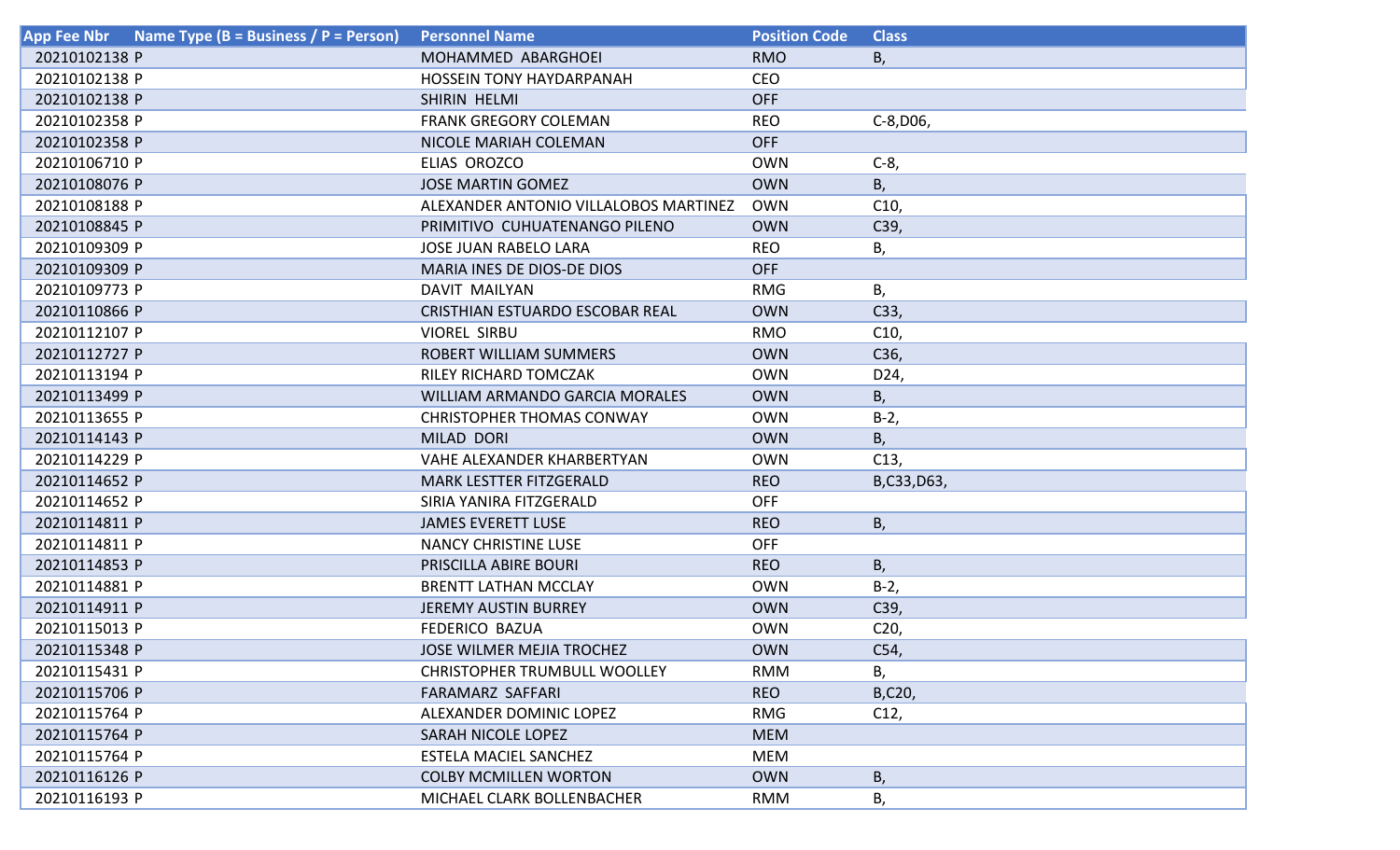| 20210116193 P | <b>JOHN M QUINTERO</b>         | <b>MEM</b> |                 |
|---------------|--------------------------------|------------|-----------------|
| 20210116193 P | MARIO CORDOVA                  | <b>MEM</b> |                 |
| 20210116274 P | <b>RAMON ALBA SALADO</b>       | <b>OWN</b> | C35,            |
| 20210116277 P | <b>TAMIR OSHRI</b>             | <b>REO</b> | В,              |
| 20210116303 P | JAIME FRANCISCO ESQUIVEL       | <b>OWN</b> | C15,            |
| 20210116477 P | <b>OMAR NOE SALAS</b>          | <b>REO</b> | В,              |
| 20210116499 P | MICHAEL JOHN BOOMSMA           | <b>RME</b> | В,              |
| 20210116499 P | <b>GEORGE LOUIS PLA</b>        | <b>OFF</b> |                 |
| 20210116499 P | LISA CHRISTINE PLA             | <b>OFF</b> |                 |
| 20210116499 P | <b>VINCENT MICHAEL PLA</b>     | <b>OFF</b> |                 |
| 20210116533 P | PEDRO EDILBERTO VAZQUEZ LOPEZ  | <b>OWN</b> | C54,            |
| 20210116535 P | JIMMY EDWIN AYALA AYALA        | <b>OWN</b> | C33,            |
| 20210116542 P | <b>STEVEN ADAMS VAUGHAN</b>    | <b>REO</b> | C53,            |
| 20210116542 P | KATRINA ANN VAUGHAN            | <b>OFF</b> |                 |
| 20210116542 P | <b>BRYAN ROGER PARISH</b>      | <b>OFF</b> |                 |
| 20210116580 P | <b>RUSSELL FRANKLIN LOPES</b>  | <b>RMO</b> | D64,            |
| 20210116697 P | DAVID NAVA                     | <b>REO</b> | C17,            |
| 20210117030 P | <b>MILES STEPHEN MORSEY</b>    | <b>RMM</b> | B,C10,          |
| 20210117030 P | LEOBARDO ANTONIO TORRES        | <b>MEM</b> |                 |
| 20210117030 P | ROLANDO EVARISTO HERRERA       | <b>MEM</b> |                 |
| 20210117030 P | MARVIN MANUEL VELASQUEZ        | <b>MEM</b> |                 |
| 20210117030 P | <b>OTONIEL GERARDO TORRES</b>  | <b>MEM</b> |                 |
| 20210117060 P | <b>JIMMY AVILA ISAIS</b>       | <b>RMO</b> | B,              |
| 20210117077 P | ROBERT IRVING WEINER           | <b>OWN</b> | C10,            |
| 20210117078 P | <b>MATTHEW JAMES BASSETT</b>   | <b>OWN</b> | B,              |
| 20210117199 P | MICHAEL ANTHOMY YBARRA         | <b>OWN</b> | C39,            |
| 20210117305 P | <b>FLORINEL TRAIAN HOBJILA</b> | <b>OWN</b> | C54,            |
| 20210117364 P | ANTONIO GUTIERREZ VALENCIA     | <b>REO</b> | Β,              |
| 20210117613 P | <b>JUSTIN GREGORY RIVERS</b>   | <b>REO</b> | Β,              |
| 20210117613 P | <b>KACY BRITT RIVERS</b>       | <b>OFF</b> |                 |
| 20210117711 P | <b>MEIBING LIANG</b>           | <b>REO</b> | B,              |
| 20210117711 P | <b>JIA RONG HUANG</b>          | <b>OFF</b> |                 |
| 20210117760 P | THEODORE ALONZO GIBSON         | <b>OWN</b> | C <sub>28</sub> |
| 20210117769 P | <b>JASON RANDALL JONES</b>     | <b>OWN</b> | В,              |
| 20210117797 P | <b>MARIO ROBERTO RIVAS</b>     | <b>OWN</b> | C33,            |
| 20210117826 P | ALVARO MICHAEL GANCMAN         | <b>OWN</b> | C10,            |
| 20210117994 P | <b>GERARDO ANDRADE</b>         | <b>OWN</b> | C <sub>15</sub> |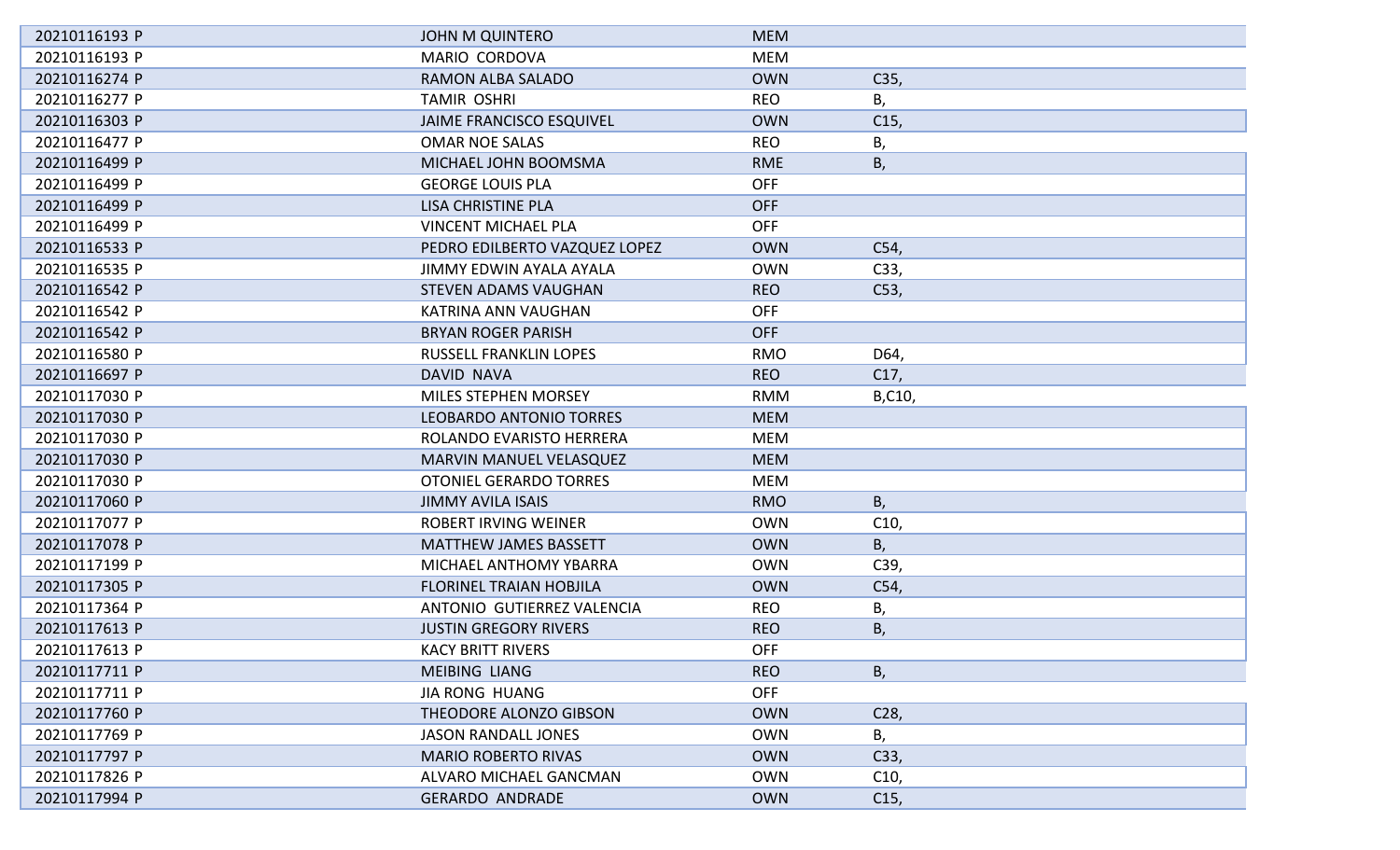| 20210118045 P | DANIEL HERNANDEZ MALDONADO          | <b>RMG</b> | C51,            |
|---------------|-------------------------------------|------------|-----------------|
| 20210118165 P | <b>JANUAZ TOMASZ SNIEG</b>          | <b>OWN</b> | B,              |
| 20210118257 P | MENACHEM MENDEL WILHELM             | <b>REO</b> | C10,            |
| 20210118379 P | <b>GARY JAMES SILVA</b>             | <b>OWN</b> | $C-5$ ,         |
| 20210118390 P | <b>DILPREET SINGH SETHI</b>         | <b>OWN</b> | D41,            |
| 20210118403 P | HYUNG JIN SEO                       | <b>REO</b> | В,              |
| 20210118403 P | DUK SOO CHOI                        | <b>OFF</b> |                 |
| 20210118403 P | YONG JUN LEE                        | <b>OFF</b> |                 |
| 20210118403 P | MIN JAE SHIN                        | <b>OFF</b> |                 |
| 20210118566 P | MIGUEL ANGEL MORALES HERNANDEZ      | <b>OWN</b> | C46,            |
| 20210118602 P | <b>DONALD PAUL BEESON</b>           | <b>RMM</b> | C <sub>21</sub> |
| 20210118603 P | ERNESTO ESCOBEDO CRUZ               | <b>OWN</b> | В,              |
| 20210118625 P | RAUL BECERRA SOLORZANO              | <b>RMO</b> | В,              |
| 20210118625 P | MIREILLE MATHIEU BECERRA SOLORZANO  | <b>CEO</b> |                 |
| 20210118625 P | NANCY GUADALUPE BECERRA SOLORZANO   | <b>OFF</b> |                 |
| 20210118626 P | <b>TYLER ALAN STODDER</b>           | <b>OWN</b> | C10,            |
| 20210118631 P | <b>JOSE ALFREDO GUEVARA SANCHEZ</b> | <b>OWN</b> | C33,            |
| 20210118740 P | <b>CESAR GREGORIO NAVA</b>          | <b>OWN</b> | $C-9$ ,         |
| 20210118778 P | SEPIDEH GHOLAMI                     | <b>RMO</b> | В,              |
| 20210118778 P | <b>ARIAN ARDESHIR</b>               | <b>OFF</b> |                 |
| 20210118813 P | <b>SHOHAM GONEN</b>                 | <b>RMO</b> | Β,              |
| 20210118838 P | ANAMARIA CHRISTINA ESPARZA          | <b>REO</b> | C10,            |
| 20210118865 P | ROBERTO OSEGUEDA RIVAS              | <b>REO</b> | В,              |
| 20210118865 P | <b>ORBELINA NOEMI FLORES</b>        | <b>OFF</b> |                 |
| 20210118867 P | BENJAMIN SANCHEZ                    | <b>REO</b> | $C-9,$          |
| 20210118867 P | BENJAMIN SANCHEZ, JR                | <b>OFF</b> |                 |
| 20210118867 P | <b>CONNIE SANCHEZ</b>               | <b>OFF</b> |                 |
| 20210119198 P | MIGUEL ANGEL RANGEL LEON            | <b>REO</b> | C33,            |
| 20210119198 P | <b>GILBERTO RANGEL LEON</b>         | <b>OFF</b> |                 |
| 20210119198 P | RICARDO RANGEL LEON                 | <b>OFF</b> |                 |
| 20210119249 P | <b>JON THOMAS LITSEY</b>            | <b>RME</b> | Α,              |
| 20210119249 P | <b>HAYDEN AUGUST OILAR</b>          | <b>MEM</b> |                 |
| 20210119249 P | <b>HIRAM ARTHUR OILAR</b>           | <b>MEM</b> |                 |
| 20210119250 P | <b>MARK EDWARD REDMOND</b>          | <b>REO</b> | B,              |
| 20210119250 B | <b>HENDON &amp; REDMOND INC</b>     | MEM        |                 |
| 20210119254 P | MICHAEL ANTHONY CAMPOS              | <b>RMO</b> | Α,              |
| 20210119254 P | <b>CHRISTINA MARIE PARRILLA</b>     | <b>CEO</b> |                 |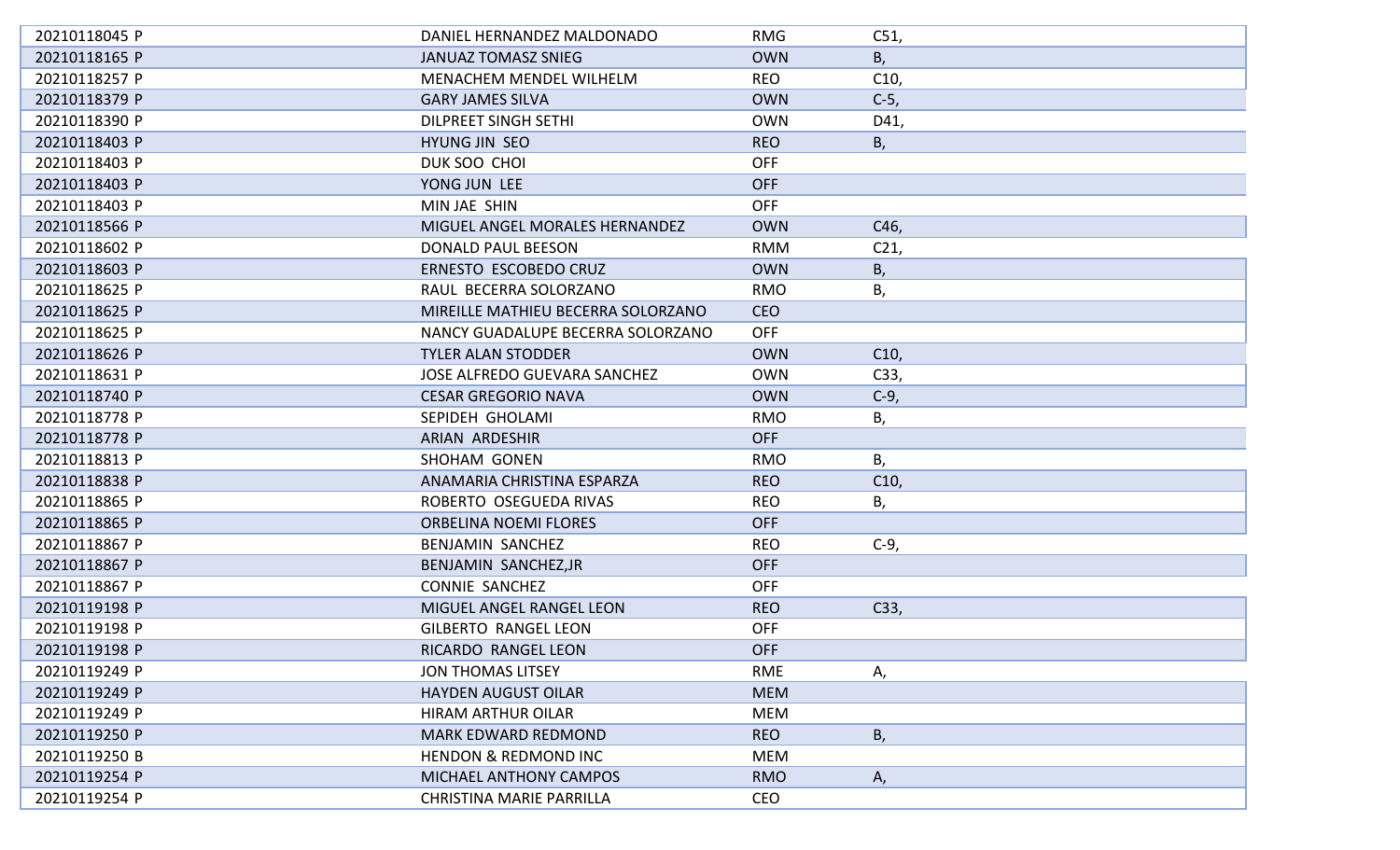| 20210119283 P | PABLO EDUARDO ALVAREZ          | <b>REO</b> | $B, C-9,$       |
|---------------|--------------------------------|------------|-----------------|
| 20210119283 P | SEBASTIAN OSCAR ALVAREZ        | <b>OFF</b> |                 |
| 20210119346 P | FERNANDO VELAZQUEZ             | <b>REO</b> | C36,            |
| 20210119362 P | LUCAS ALBERT NERLOVE           | <b>REO</b> | C27,            |
| 20210119362 P | <b>JESSICA HOLLY NERLOVE</b>   | <b>OFF</b> |                 |
| 20210119373 P | ARTASHES ANDY PAPAZYAN         | <b>REO</b> | C36,            |
| 20210119379 P | NAHAR BEN GIAT                 | <b>REO</b> | D28,            |
| 20210119458 P | DAVID LEE BLICKENSTAFF         | <b>REO</b> | C10,            |
| 20210119691 P | MAHUDIEL ERNES RAMIREZ GUERRA  | <b>OWN</b> | В,              |
| 20210119697 P | <b>RAY ANTHONY NEWTON</b>      | <b>OWN</b> | C36,            |
| 20210119790 P | <b>VAUGHAN ANTHONY COYNE</b>   | <b>REO</b> | В,              |
| 20210119792 P | <b>PATRICK LEE HOWE</b>        | <b>REO</b> | D03,            |
| 20210120253 P | <b>WILLIAM LAWRENCE HOLDER</b> | <b>RMG</b> | $C-6$           |
| 20210120726 P | RODNEY ALDEN FIELDS, JR        | <b>OWN</b> | D34,            |
| 20210120956 P | <b>REGINALD SHEA NELSON</b>    | <b>OWN</b> | В,              |
| 20210203604 P | FERNANDO JIMENEZ               | <b>OWN</b> | C <sub>21</sub> |
| 20210203665 P | FIROOZ KESHAVARZI              | <b>RMO</b> | В,              |
| 20210204716 P | PATRICK LYONS NOLAN            | <b>RMO</b> | В,              |
| 20210205195 P | <b>TIMOTHY RAY ERICKSEN</b>    | <b>OWN</b> | В,              |
| 20210205216 P | JOSE AGUAYO, JR                | RME        | $C-7,$          |
| 20210205304 P | MICHAEL SCOTT CHRISTENSEN      | <b>RMO</b> | C20, C36, B,    |
| 20210205312 P | <b>JAKE BAR</b>                | <b>REO</b> | В,              |
| 20210205431 P | <b>DAVID LARIOS INDA</b>       | <b>REO</b> | C39,            |
| 20210205433 P | <b>SHAWN DONNOVAN STANLEY</b>  | <b>RME</b> | $C-9$           |
| 20210205570 P | WILLIAM HOWARD AUGUST, JR      | <b>REO</b> | C33,            |
| 20210205628 P | <b>ERIC DENNIS LLOYD</b>       | <b>RMO</b> | C39,            |
| 20210205630 P | AMIHAI MOSHE HERSHKO           | <b>REO</b> | В,              |
| 20210205639 P | <b>ANTONIO JOSE ESTEBO</b>     | <b>OWN</b> | В,              |
| 20210205652 P | <b>JESUS FELIX LIMON</b>       | <b>REO</b> | А,              |
| 20210205654 P | <b>JOE QINGNAN LAI</b>         | <b>REO</b> | C10,            |
| 20210205655 P | AHMED AMER DAWOOD ALAZIZ       | <b>RME</b> | А,              |
| 20210205661 P | FERNANDO CABALLERO OTERO       | <b>OWN</b> | D49,            |
| 20210205672 P | <b>JAIME EDUARDO VASQUEZ</b>   | <b>RMO</b> | В,              |
| 20210205675 P | ALECSANDRU CATINEAN            | <b>QPT</b> | C10,            |
| 20210205682 P | <b>SHIRAN KORIAT</b>           | <b>REO</b> | В,              |
| 20210205733 P | DEREK MICHAEL MELLO            | <b>OWN</b> | В,              |
| 20210205736 P | <b>JOSEPH ANTHONY NAVARRO</b>  | <b>REO</b> | C17,            |